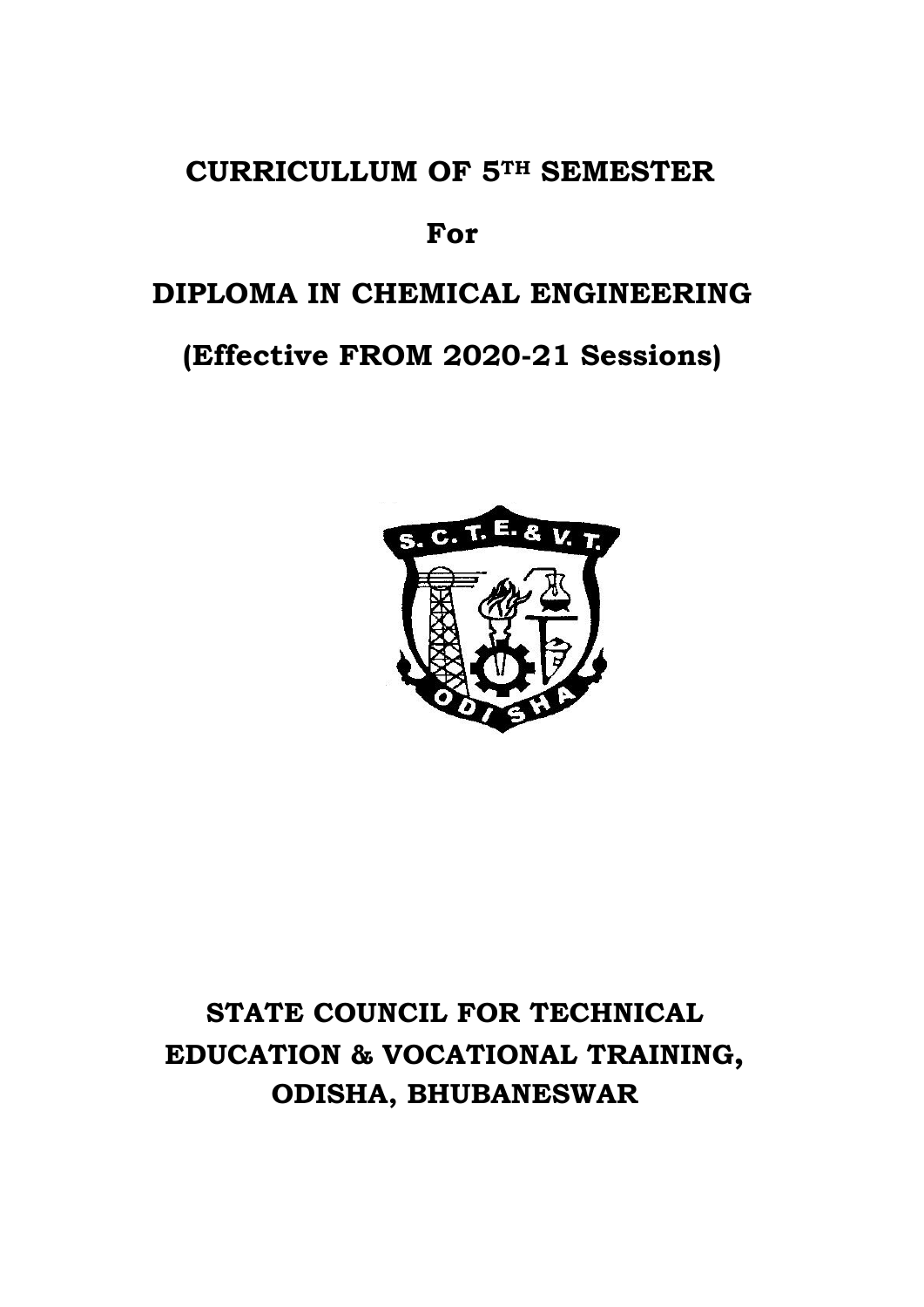| STATE COUNCIL FOR TECHNICAL EDUCATION AND VOCATIONAL TRAINING, ODISHA                                                                                                                                                                       |                                                                                           |                                                                                                              |    |                                          |                          |                                      |                  |                          |       |
|---------------------------------------------------------------------------------------------------------------------------------------------------------------------------------------------------------------------------------------------|-------------------------------------------------------------------------------------------|--------------------------------------------------------------------------------------------------------------|----|------------------------------------------|--------------------------|--------------------------------------|------------------|--------------------------|-------|
|                                                                                                                                                                                                                                             | <b>TEACHING AND EVALUATION SCHEME FOR 5th Semester CHEMICAL ENGINEERING (wef 2020-21)</b> |                                                                                                              |    |                                          |                          |                                      |                  |                          |       |
| Subject                                                                                                                                                                                                                                     | Subject                                                                                   | Subject                                                                                                      |    | Periods/week<br><b>Evaluation Scheme</b> |                          |                                      |                  |                          |       |
| <b>Number</b>                                                                                                                                                                                                                               | Code                                                                                      |                                                                                                              |    |                                          | P                        | Internal<br>Assessment/<br>Sessional | End Sem<br>Exams | Exams<br>(Hours)         | Total |
|                                                                                                                                                                                                                                             |                                                                                           | <b>Theory</b>                                                                                                |    |                                          |                          |                                      |                  |                          |       |
| Th.1                                                                                                                                                                                                                                        |                                                                                           | Entrepreneurship and Management &<br><b>Smart Technology</b>                                                 | 4  |                                          |                          | 20                                   | 80               | 3                        | 100   |
| Th.2                                                                                                                                                                                                                                        |                                                                                           | Mass Transfer-2                                                                                              | 4  |                                          |                          | 20                                   | 80               | 3                        | 100   |
| Th.3                                                                                                                                                                                                                                        |                                                                                           | <b>Chemical Process Industries-2</b>                                                                         | 4  |                                          | $\overline{\phantom{0}}$ | 20                                   | 80               | 3                        | 100   |
| Th.4                                                                                                                                                                                                                                        |                                                                                           | <b>Chemical Engineering Thermodynamics</b>                                                                   | 4  |                                          | $\overline{\phantom{a}}$ | 20                                   | 80               | 3                        | 100   |
| Th.5                                                                                                                                                                                                                                        |                                                                                           | Instrumentation & Chemical Analysis *                                                                        | 4  |                                          |                          | 20                                   | 80               | 3                        | 100   |
|                                                                                                                                                                                                                                             |                                                                                           | <b>Total</b>                                                                                                 | 20 |                                          | $\overline{\phantom{a}}$ | 100                                  | 400              | $\blacksquare$           | 500   |
|                                                                                                                                                                                                                                             |                                                                                           | <b>Practical</b>                                                                                             |    |                                          |                          |                                      |                  |                          |       |
| Pr.1                                                                                                                                                                                                                                        |                                                                                           | Instrumentation Laboratory*                                                                                  |    |                                          | 6                        | 50                                   | 50               | 3                        | 100   |
| Pr.2                                                                                                                                                                                                                                        |                                                                                           | Mass Trasfer-2 Laboratory                                                                                    |    |                                          | 6                        | 50                                   | 50               | $\overline{3}$           | 100   |
| Pr.3                                                                                                                                                                                                                                        |                                                                                           | <b>Project Phase-I</b>                                                                                       |    |                                          | 4                        | 50                                   | $\blacksquare$   | $\blacksquare$           | 50    |
|                                                                                                                                                                                                                                             |                                                                                           | Student Centred Activities(SCA)                                                                              |    |                                          | 3                        |                                      | $\blacksquare$   | $\overline{\phantom{a}}$ |       |
|                                                                                                                                                                                                                                             |                                                                                           | <b>Total</b>                                                                                                 |    |                                          | 19                       | 150                                  |                  |                          |       |
|                                                                                                                                                                                                                                             |                                                                                           | <b>Grand Total</b>                                                                                           | 20 | $\bf{0}$                                 | 19                       | 250                                  | 500              | $\blacksquare$           | 750   |
|                                                                                                                                                                                                                                             |                                                                                           | Abbreviations: L-Lecturer, T-Tutorial, P-Practical . Each class is of minimum 55 minutes duration            |    |                                          |                          |                                      |                  |                          |       |
|                                                                                                                                                                                                                                             |                                                                                           | Minimum Pass Mark in each Theory subject is 35% and in each Practical subject is 50% and in Aggregate is 40% |    |                                          |                          |                                      |                  |                          |       |
| SCA shall comprise of Extension Lectures/ Personality Development/ Environmental issues /Quiz /Hobbies/ Field visits/ cultural activities/Library<br>studies/Classes on MOOCS/SWAYAM etc., Seminar and SCA shall be conducted in a section. |                                                                                           |                                                                                                              |    |                                          |                          |                                      |                  |                          |       |
| There shall be 1 Internal Assessment done for each of the Theory Subject. Sessional Marks shall be total of the performance of individual different<br>jobs/ experiments in a subject throughout the semester                               |                                                                                           |                                                                                                              |    |                                          |                          |                                      |                  |                          |       |
|                                                                                                                                                                                                                                             |                                                                                           |                                                                                                              |    |                                          |                          |                                      |                  |                          |       |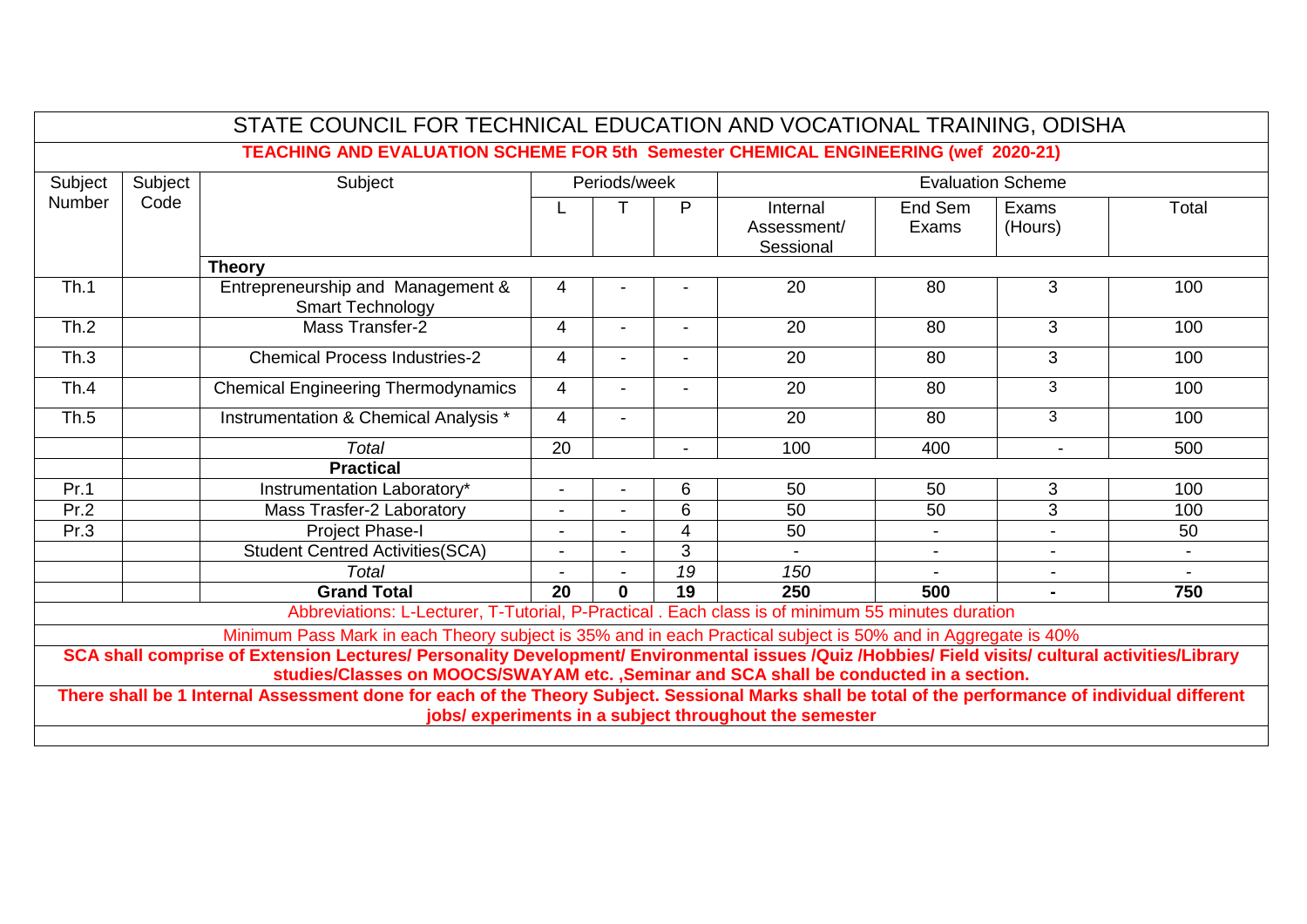#### **Th1. ENTREPRENEURSHIP and MANAGEMENT & SMART TECHNOLOGY** (Common to All Branches)

| <b>Theory</b>        | 4 Periods per             | $\sigma$<br><b>Internal Assessment</b> | 20 Marks |
|----------------------|---------------------------|----------------------------------------|----------|
| <b>Total Periods</b> | week<br><b>60 Periods</b> | <b>End Sem Exam</b>                    | 80 Marks |
| <b>Examination</b>   | <b>3hours</b>             | <b>Total Marks</b>                     | 100Marks |

| SI No. | Topic                                 | Periods |
|--------|---------------------------------------|---------|
|        | Entrepreneurship                      | 10      |
| າ      | Market Survey and Opportunity         | 8       |
|        | Identification(Business Planning)     |         |
| З      | Project report Preparation            | 4       |
|        | <b>Management Principles</b>          | 5       |
| 5      | <b>Functional Areas of Management</b> | 10      |
| 6      | Leadership and Motivation             | 6       |
|        | Work Culture, TQM & Safety            | 5       |
| 8      | Legislation                           | 6       |
| 9      | <b>Smart Technology</b>               | 6       |
|        | TOTAL                                 | 60      |

#### **Topic Wise Distribution of Periods**

#### **RATIONALE**

In the present day scenario, it has become imperative to impart entrepreneurship and management concepts to students, so that a significant percentage of them can be directed towards setting up and managing their own small enterprises. It may be further added that an entrepreneurial mind set with managerial skill helps the student in the job market. The students can also be introduced with Startup and Smart Technology concept, which shall radically change the working environment in the coming days in the face of Industry 4.0

*In this subject, the Students shall be introduced/ exposed to different concepts and Terminologies in brief only, so that he/she can have broad idea about different concepts/items taught in this subject.* Solving numerical problem on any topic/item is beyond the scope of this subject.

#### **OBJECTIVES**

After undergoing this course, the students will be able to :

- Know about Entrepreneurship, Types of Industries and Startups
- Know about various schemes of assistance by entrepreneurial support agencies
- Conduct market survey
- Prepare project report
- know the management Principles and functional areas of management
- Inculcate leadership qualities to motivate self and others.
- Maintain and be a part of healthy work culture in an organisation.
- Use modern concepts like TQM
- Know the General Safety Rules
- Know about IOT and its Application in SMART Environment.

#### **DETAILED CONTENTS**

#### 1. **Entrepreneurship**

- Concept /Meaning of Entrepreneurship
- Need of Entrepreneurship
- Characteristics, Qualities and Types of entrepreneur, Functions
- Barriers in entrepreneurship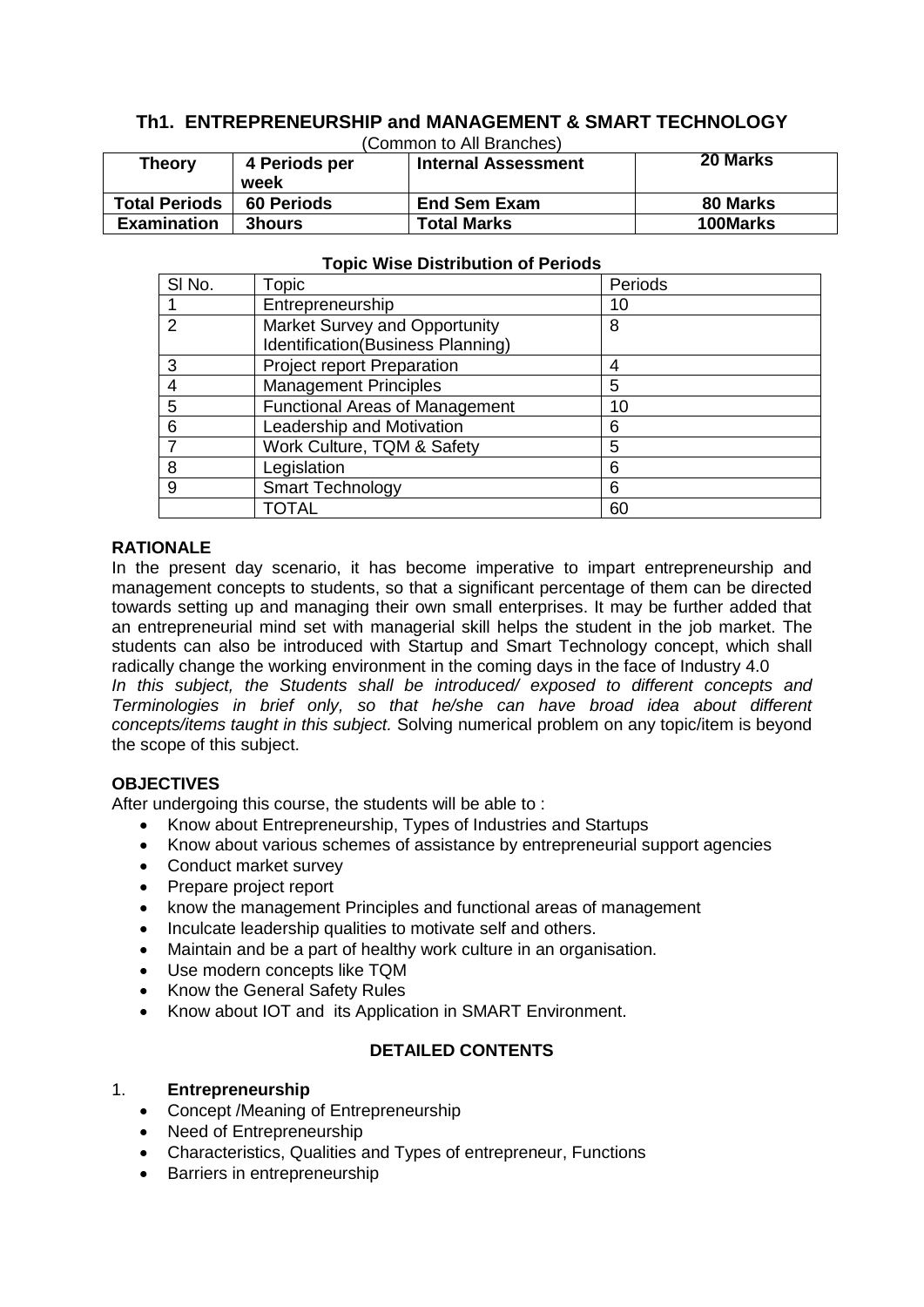- Entrepreneurs vrs. Manager
- Forms of Business Ownership: Sole proprietorship, partnership forms and others
- Types of Industries, Concept of Start-ups
- Entrepreneurial support agencies at National, State, District Level( Sources): DIC, NSIC,OSIC, SIDBI, NABARD, Commercial Banks, KVIC etc.
- Technology Business Incubators (TBI) and Science and Technology Entrepreneur Parks

#### 2. **Market Survey and Opportunity Identification (Business Planning)**

- Business Planning
- SSI, Ancillary Units, Tiny Units, Service sector Units
- Time schedule Plan, Agencies to be contacted for Project Implementation
- Assessment of Demand and supply and Potential areas of Growth
- Identifying Business Opportunity
- Final Product selection

#### 3. **Project report Preparation**

- Preliminary project report
- Detailed project report, Techno economic Feasibility
- Project Viability

#### 4. **Management Principles**

- Definitions of management
- Principles of management
- Functions of management (planning, organising, staffing, directing and controlling etc.)
- Level of Management in an Organisation

#### 5. **Functional Areas of Management**

- a) Production management
	- Functions, Activities
	- Productivity
	- Quality control
	- Production Planning and control
- b) Inventory Management
	- Need for Inventory management
	- Models/Techniques of Inventory management
- c) Financial Management
	- Functions of Financial management
	- Management of Working capital
	- Costing (only concept)
	- Break even Analysis
	- Brief idea about Accounting Terminologies: Book Keeping, Journal entry,
	- Petty Cash book, P&L Accounts, Balance Sheets(only Concepts)
- d) Marketing Management
	- Concept of Marketing and Marketing Management
	- Marketing Techniques (only concepts)
	- Concept of 4P s (Price, Place, Product, Promotion)
- e) Human Resource Management
- Functions of Personnel Management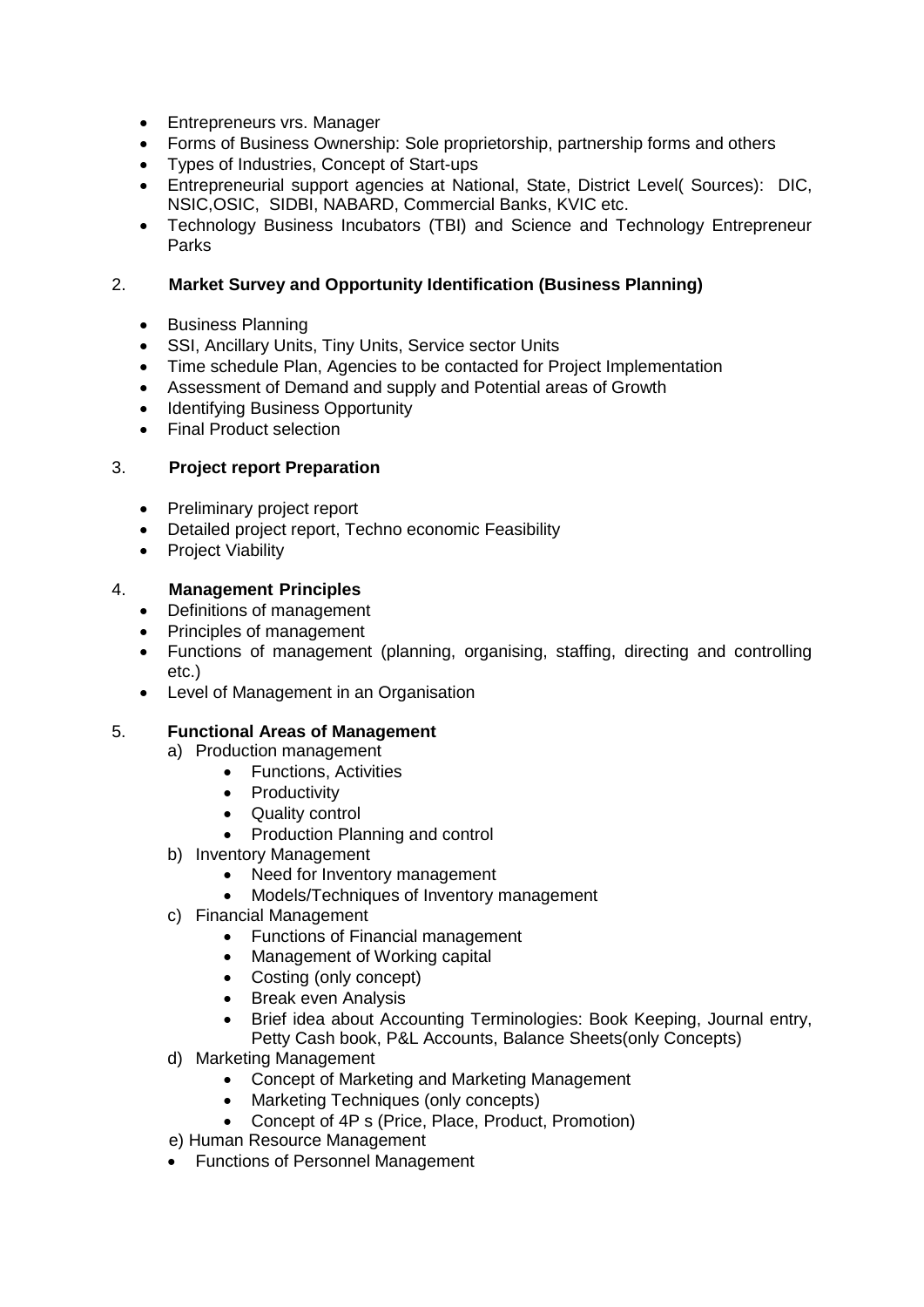Manpower Planning, Recruitment, Sources of manpower, Selection process, Method of Testing, Methods of Training & Development, Payment of Wages

#### 6. **Leadership and Motivation**

- a) Leadership
	- Definition and Need/Importance
	- Qualities and functions of a leader
	- Manager Vs Leader
	- Style of Leadership (Autocratic, Democratic, Participative)
- b) Motivation
	- Definition and characteristics
	- Importance of motivation
	- Factors affecting motivation
	- Theories of motivation (Maslow)
	- Methods of Improving Motivation
	- Importance of Communication in Business
	- Types and Barriers of Communication

#### 7. **Work Culture, TQM & Safety**

- Human relationship and Performance in Organization
- Relations with Peers, Superiors and Subordinates
- TQM concepts: Quality Policy, Quality Management, Quality system
- Accidents and Safety, Cause, preventive measures, General Safety Rules , Personal Protection Equipment(PPE)

#### 8. **Legislation**

- a) Intellectual Property Rights(IPR), Patents, Trademarks, Copyrights
- b) Features of Factories Act 1948 with Amendment (only salient points)
- c) Features of Payment of Wages Act 1936 (only salient points)

#### 9. **Smart Technology**

- Concept of IOT, How IOT works
- Components of IOT, Characteristics of IOT, Categories of IOT
- Applications of IOT- Smart Cities, Smart Transportation, Smart Home, Smart Healthcare, Smart Industry, Smart Agriculture, Smart Energy Management etc.

#### **Syllabus to be covered before IA:** Chapter 1,2,3,4

#### **RECOMMENDED BOOKS**

- 1. Entrepreneurship Development and Management by R.K Singhal, Katson Books., New Delhi
- 2. Entrepreneurship Development and Management by U Saroj and V Mahendiratta, Abhishek Publications, Chandigarh
- 3. Entrepreneurship Development and Management by Vasant Desai, Himalaya Pub.House
- 4. Industrial Engineering and Management by O.P Khanna ,Dhanpat Rai and Sons
- 5. Industrial Engineering and Management by Banga and Sharma, Khanna Publications
- 6. Internet of Things by Jeeva Jose, Khanna Publications, New Delhi
- 7. Online Resource on Startups and other concepts
- 8. <https://www.fundable.com/learn/resources/guides/startup>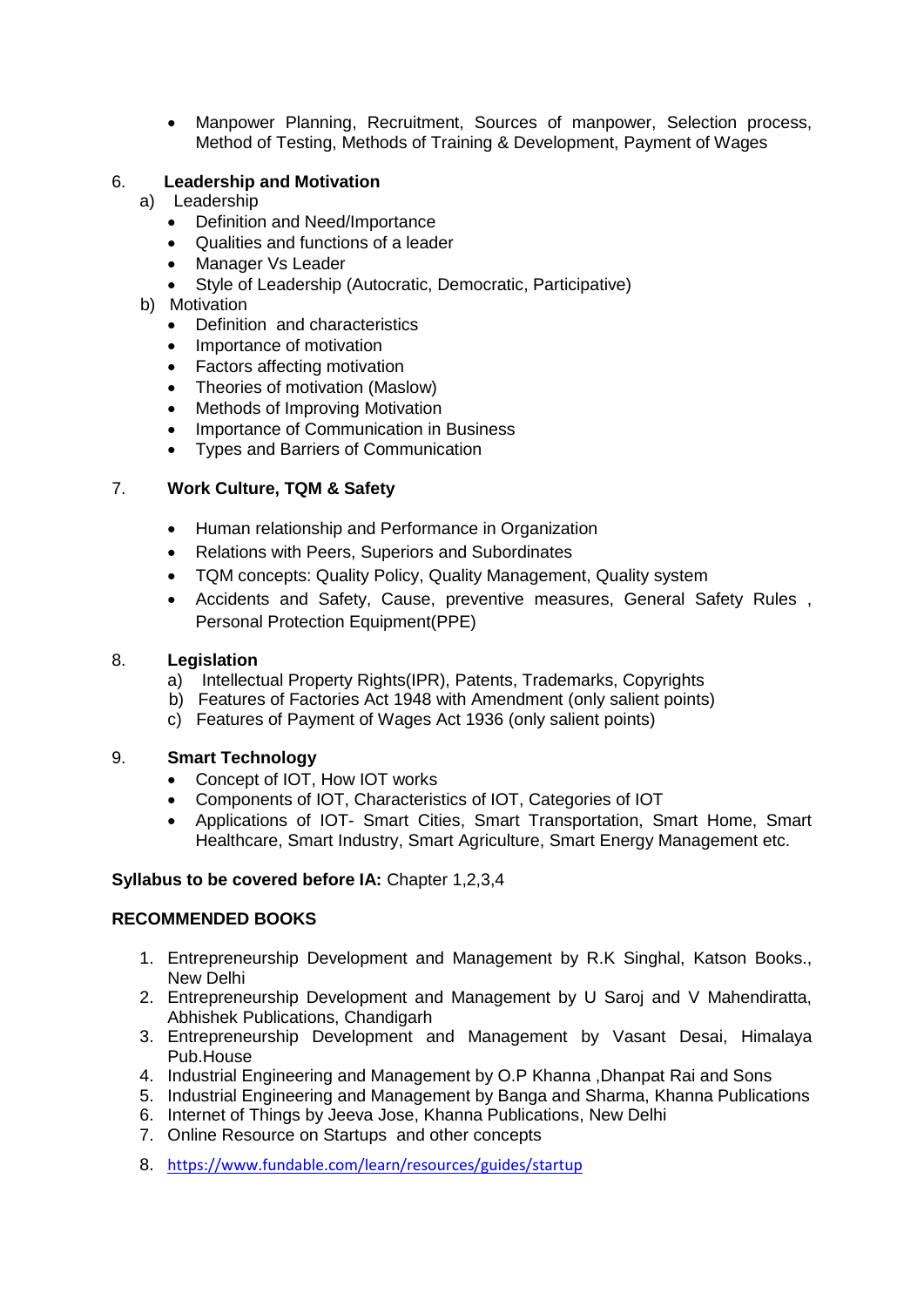### **Th. 2 MASS TRANSFER – II**

| Name of the Course: Diploma in Chemical Engineering |         |                                       |         |  |
|-----------------------------------------------------|---------|---------------------------------------|---------|--|
| <b>Course Code</b><br>Semester                      |         |                                       |         |  |
| <b>Total Periods</b>                                | 60      | Examination                           | 3 hours |  |
| Theory Periods:                                     | 4P/Week | <b>Class Test Marks:</b>              | 20      |  |
| Tutorial                                            | 1P/Week | <b>End Semester Examination Marks</b> | 80      |  |
| Maximum Marks:                                      | 100     |                                       |         |  |

#### A. **Rationale**:

Mass Transfer is the Basic Subject of Chemical Engineering. A Chemical Engineer should know that how an operation is taking place in process industry. Mass Transfer tells us the mechanisms and Concentrations between different phases. All the basic operations in industries are based upon mass transfer. Some important are Distillation ( most important process in Petroleum Industry is Fractional distillation ), Absorption, Adsorption are taught in Mass Transfer- I and other mass transfer operations are Leaching, Solvent Extraction or Liquid Liquid Extraction, crystallization is in Mass Transfer-2. So to understand the mechanism of transfer due to difference in concentrations is explained by mass Transfer.

#### **B. OBJECTIVES:**

After completion of MASS TRANSFER-II the student will be able to

- 1. Understand the concepts of mass transfer operations like humidification, drying, extraction and crystallization and membrane separation.
- 2. Understand working principle of various mass transfer equipment used in industry and its application.
- 3. Solve simple problems of mass transfer

|         | <b>Topic Wise Distribution of Periods</b> |        |
|---------|-------------------------------------------|--------|
| SL. No. | <b>Topics</b>                             | Period |
|         | <b>Humidification Dehumidification</b>    | 15     |
| າ       | <b>Drying</b>                             | 15     |
| 3       | Extraction                                | 15     |
|         | Crystallization                           | 15     |
|         | Total                                     | 60     |

#### **D. Chapter – 1 Humidification and Dehumidification**

- 1.1 Wet and dry bulb temperature
- 1.2 The principle of wet blub temperature theory
- 1.3 Illustrate humidity chart and explain different methods of measurement of **Humidity**
- 1.4 Different methods of humidification and dehumidification
- 1.5 The construction and working of natural and mechanical draft cooling tower.
- 1.6 Solve simple problems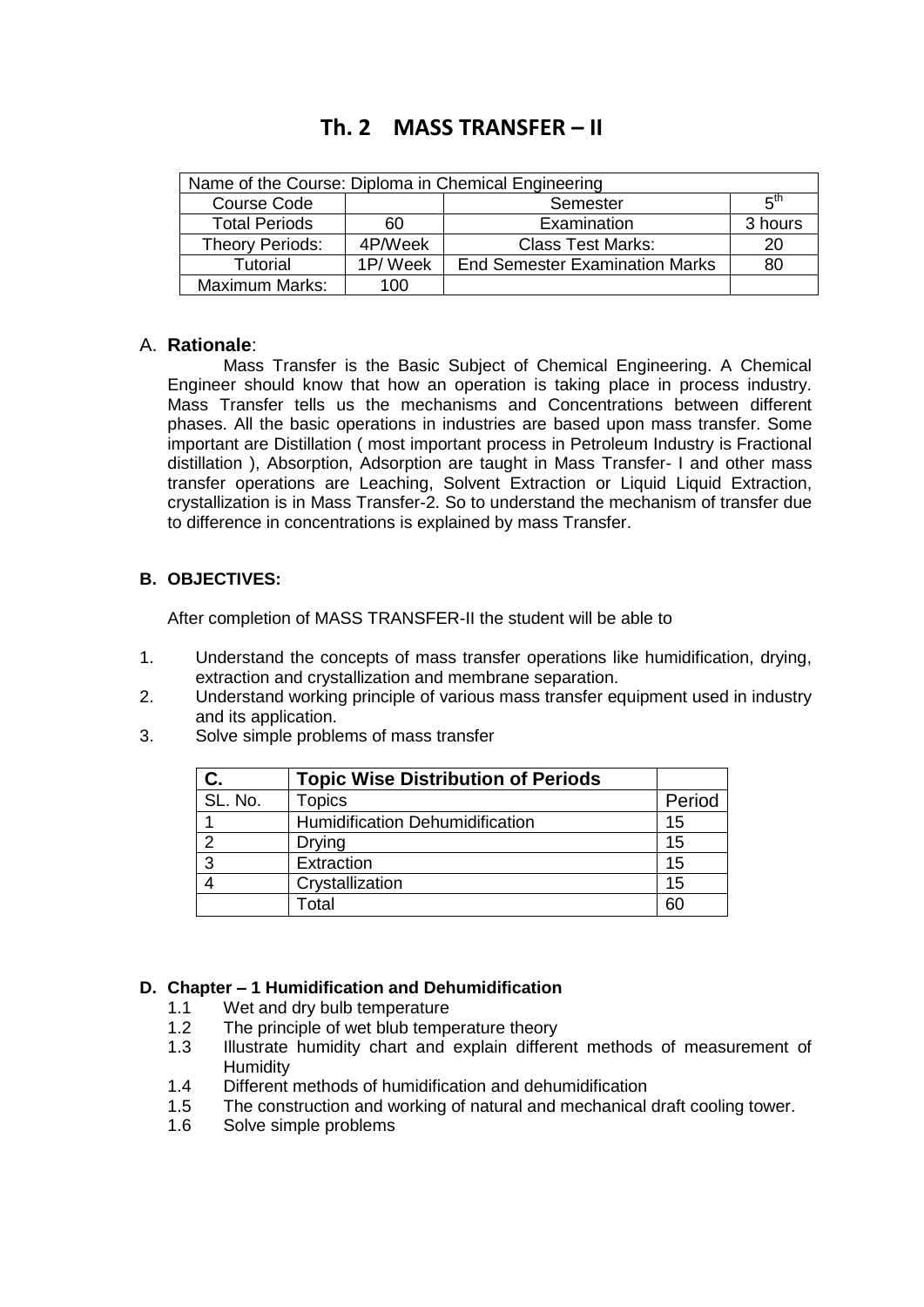#### **Chapter – 2 Drying**

- 2.1 Define drying<br>2.2 Moisture conte
- 2.2 Moisture content-equilibrium, unbound, free moisture<br>2.3 The methods of removing liquids from solids
- The methods of removing liquids from solids
- 2.4 Illustrate constant rate and falling rate period ( simple problems)
- 2.5 The construction and working principle of tray dryer, rotary dryer, spray dryer, tunnel dryer, flash dryer, fluidized bed dryer, dryer for heat sensitive materials.
- 2.6 Solve simple problems

#### **Chapter – 3 Extraction**

- 3.1 Liquid extraction and leaching
- 3.2 Different types of extraction
- 3.3 The principle of solid liquid extraction
- 3.4 Batch and continuous leaching, Solid-Liquid extraction equipments
- 3.5 The principal of liquid-liquid extraction
- 3.6 The parameter in choice of solvent for liquid-liquid extraction
- 3.7 Construction and working principle of liquid-liquid extraction equipment and solid liquid extraction equipment
- 3.8 Solve simple problems

#### **Chapter – 4 Crystallization**

- 4.1 Define crystallization
- 4.2 Principle of crystallization
- 4.3 Construction and working of different types of batch and continuous crystallizer
- 4.4 Solve simple problems

#### **Syllabus Coverage up to I.A**

Chapter 1,2

|               | <b>E. Book Recommended</b>  |                                   |                           |  |  |
|---------------|-----------------------------|-----------------------------------|---------------------------|--|--|
| Sr no         | Name of Author              | <b>Title of Book</b>              | Name of Publisher         |  |  |
|               | Treybal.                    | Mass transfer operation           | <b>Tata Mc Grawhill</b>   |  |  |
| $\mathcal{P}$ | Mc Cabe & J M Smith         | Unit operation of Chemical        | <b>Tata Mc Grawhill</b>   |  |  |
|               |                             | Engineering                       |                           |  |  |
| 3             | <b>Badgero and Banchero</b> | Introduction to Chemical          | <b>Tata Mc Grawhill</b>   |  |  |
|               |                             | Engineering                       |                           |  |  |
|               | K Gavane                    | Unit operations II                | <b>Nirali Publication</b> |  |  |
| 5             | Richardson & Coulson        | <b>Chemical Engineering Vol-2</b> | <b>Tata Mc Grawhill</b>   |  |  |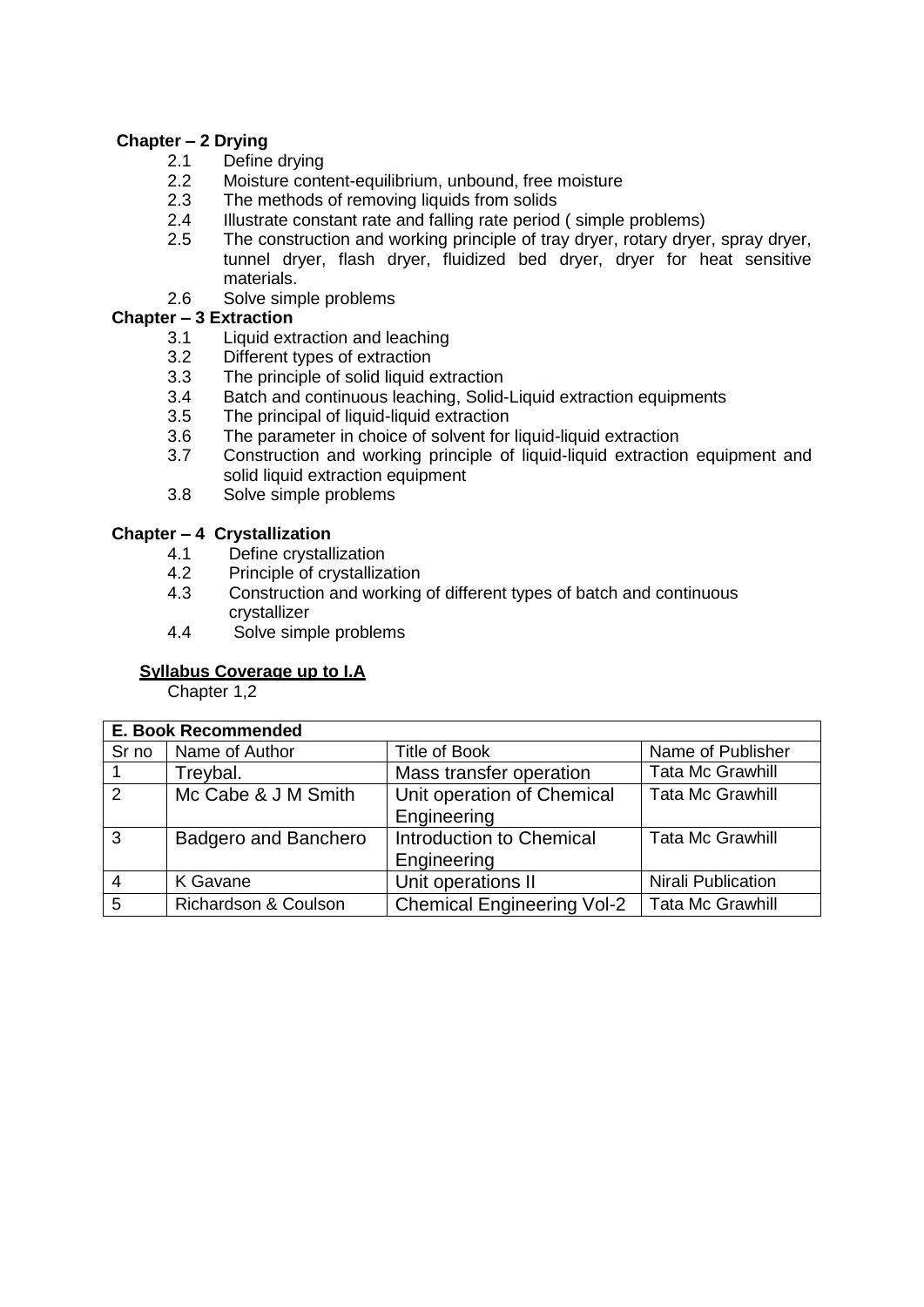### **Th. 3 CHEMICAL PROCESS INDUSTRIES – II**

| Theory: 4 Periods per Week            | Internal Assessment:           | 20 Marks  |
|---------------------------------------|--------------------------------|-----------|
| <sup>1</sup> Total periods:60 Periods | Term End Examination: 80 Marks |           |
| Examination: 3 Hours                  | Total Marks:                   | 100 Marks |

#### A. **Rationale**:

The chemical industry comprises the [companies](https://en.wikipedia.org/wiki/Company) that produce industrial [chemicals.](https://en.wikipedia.org/wiki/Chemical) Central to the modern [world economy,](https://en.wikipedia.org/wiki/World_economy) it converts [raw materials](https://en.wikipedia.org/wiki/Raw_materials) [\(oil,](https://en.wikipedia.org/wiki/Oil) [natural gas,](https://en.wikipedia.org/wiki/Natural_gas) [air,](https://en.wikipedia.org/wiki/Air) [water,](https://en.wikipedia.org/wiki/Water) [metals,](https://en.wikipedia.org/wiki/Metals) and [minerals\)](https://en.wikipedia.org/wiki/Minerals) into different [products.](https://en.wikipedia.org/wiki/Product_(business)) In this subject, we will be learning the technology used, process parameters and flow of raw materials into finished products in a chemical industry. Various professionals are deeply involved in the chemical industry including chemical engineers, scientists, lab chemists, technicians, etc. Chemical industry in India is highly diversified, covering more than 80,000 commercial products. It is broadly classified into Bulk chemicals, Specialty chemicals, Agrochemicals, Petrochemicals, Polymers and Fertilizers. India's proximity to the Middle East, the world's source of petrochemicals feedstock, makes for economies of scale.

India is a strong global dye supplier, accounting for approximately 16% of the world production of dyestuff and dye intermediates. Upcoming Petroleum, Chemicals and Petrochemicals Investment Regions (PCPIRs) and Plastic parks will provide state-of-the-art infrastructure for Chemicals and Petrochemicals sector.

- The Indian chemicals industry is projected to reach \$304 bn by 2025
- Indian ranks  $14<sup>th</sup>$  in export and  $8<sup>th</sup>$  in import of chemicals (Excluding Pharmaceuticals products) globally
- Demand of chemical products is expected to grow at approximately 9% p.a. over the next 5 years
- Indian chemical industry employs more than 2 million people

#### **B. OBJECTIVES:**

After completion of Chemical Process Industries -II the student will be able to

- 1. Understand the adequate information about raw materials.
- 2. Describe the chemistry involved and outlines of manufacturing of some organic chemicals and polymers which are of highly significant in daily life.

| SL. No.        | <b>Topics</b>                  | Period |
|----------------|--------------------------------|--------|
|                | Pesticides                     | 06     |
| $\overline{2}$ | Paints and varnishes           | 06     |
| 3              | <b>Explosives</b>              | 06     |
| $\overline{4}$ | <b>Plastics</b>                | 06     |
| $\overline{5}$ | Synthetic fiber                | 06     |
| 6              | Rubber                         | 06     |
| $\overline{7}$ | Sugar                          | 06     |
| 8              | Oils and fats                  | 06     |
| 9              | Soaps and detergent            | 06     |
| 10             | <b>Pharmaceutical Industry</b> | 06     |
|                | <b>Total</b>                   | 60     |

#### **C. Topic Wise Distribution of Periods**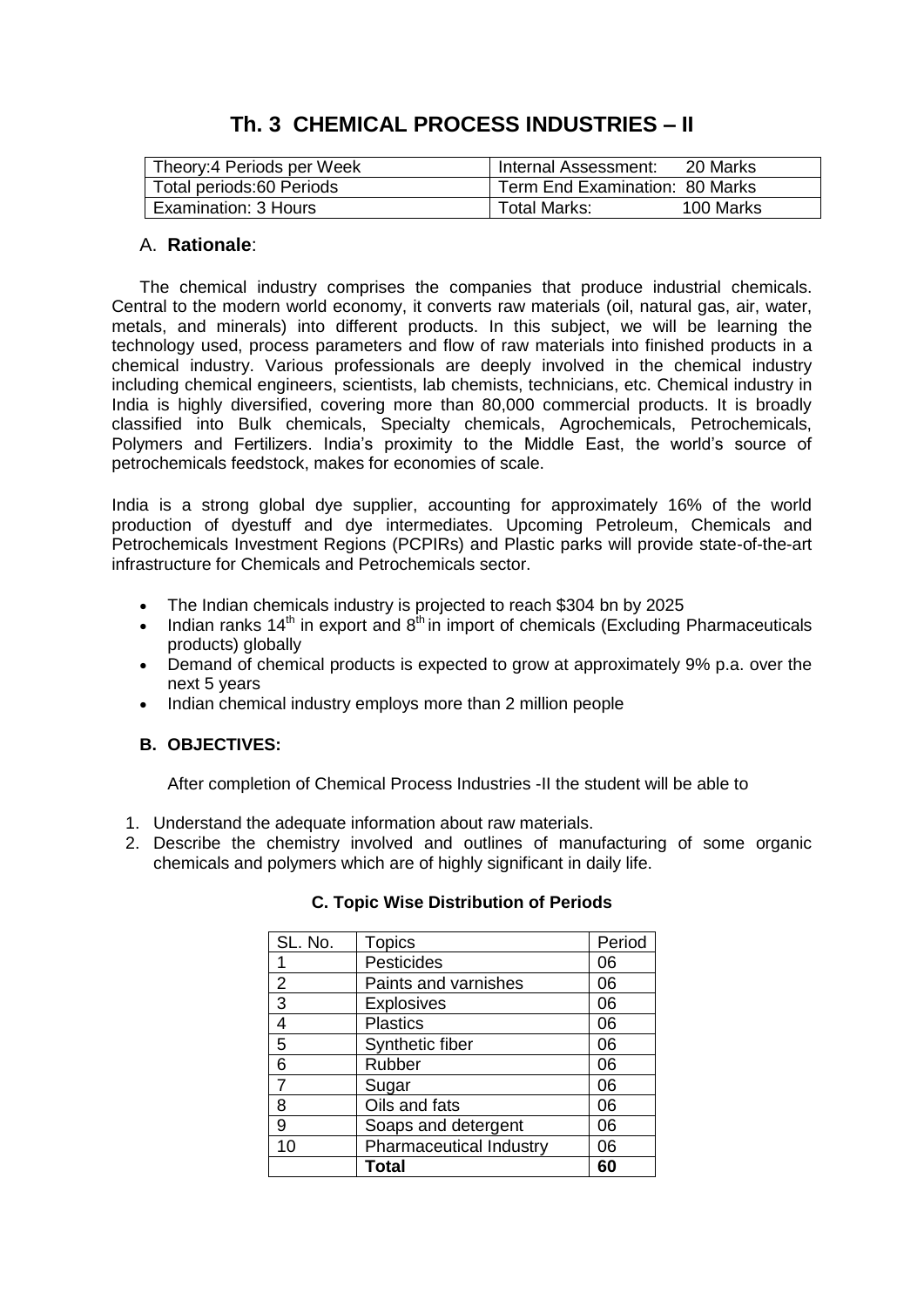#### **Chapter 1.0 PESTICIDES**

- 1.1 Define pesticides
- 1.2 Classify different pesticides
- I.3 Manufacture of DDT

#### **Chapter 2.0 PAINTS AND VARNISHES**

- 2.1 Define paints, varnishes, lacquers, enamels and their components, application
- 2.2 Constituents of paints and their characteristics
- 2.3 Manufacturing process of paints and varnishes
- 2.4 latest advances in paint technology

#### **Chapter 3.0 EXPLOSIVES**

- 3.1 Define explosives
- 3.2 Classify different explosives
- 3.3 Manufacture of cellulose nitrate, nitroglycerine and dynamite

#### **Chapter 4.0 PLASTICS**

4.1 Manufacture of different plastics like phenol formaldehyde, urea formaldehyde, polyethylene, P.V.C with their properties and uses.

#### **Chapter 5.0 SYNTHETIC FIBERS**

- 5.1 Classify fiber
- 5.2 Explain manufacture of different fibers like Nylon, Viscose rayon, Cupro ammonium rayon,Acetate rayon, Polyester with properties.

#### **Chapter 6.0 RUBBER**

- 6.1 Natural and synthetic rubber
- 6.2 Manufacture of SBR and Nitrile rubber and their properties

#### **Chapter 7. SUGAR**

- 7.1 Manufacture of cane sugar
- 7.2 Manufacture of industrial alcohol
- 7.3 Classification of alcoholic beverages
- 7.4 Manufacture of Beer

#### **Chapter 8. OILS AND FATS**

- 8.1 Classify different types of oil
- 8.2 Manufacture of vegetable oil
- 8.3 Hydrogenation of oil
- 8.4 Latest developments in edible oil production

#### **Chapter 9. SOAPS AND DETERGENTS**

- 9.1 Define soaps and detergent
- 9.2 Manufacture of soap
- 9.3 Manufacture of detergent

#### **Chapter 10**. **PHARMACEUTICAL INDUSTRY**

- 10.1 Classification of pharmaceutical industry
- 10.2 Major pharmaceutical industry in India and their products
- 10.3 manufacture of penicillin by fermentation

#### Syllabus Coverage up to I.A

Chapter 1,2,3,4,5

| E. Book Recommended |                  |                                       |                         |  |  |
|---------------------|------------------|---------------------------------------|-------------------------|--|--|
| Sr no               | l Name of Author | <b>Title of Book</b>                  | Name of Publisher       |  |  |
|                     | Dryden           | <b>Outline of Chemical Technology</b> | <b>East West Press</b>  |  |  |
|                     | N Shreeve        | <b>Chemical Technology</b>            | <b>Tata Mc Grawhill</b> |  |  |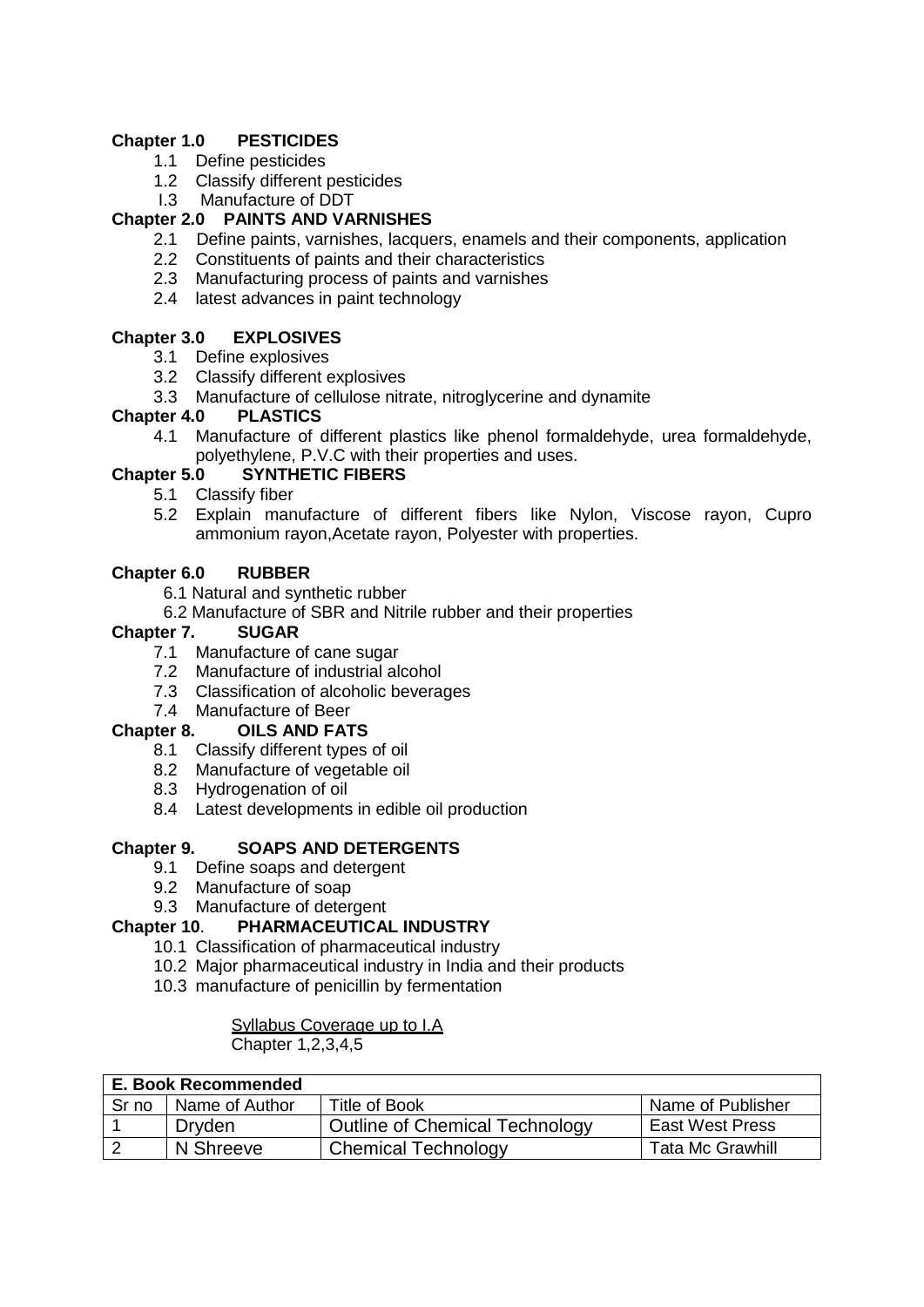### **Th. 4 CHEMICAL ENGINEERING THERMODYNAMICS**

| Theory:4 Periods per Week | Internal Assessment:           | -20 Marks |
|---------------------------|--------------------------------|-----------|
| Total periods:60 Periods  | Term End Examination: 80 Marks |           |
| Examination: 3 Hours      | Total Marks:                   | 100 Marks |

#### **A. Rationale**:

Thermodynamics, as the name indicates, is concerned with the flow of heat and it deals with energy charges accompanying all types' physical and chemical processes. The principle of Chemical Engineering thermodynamics will help in process design and analysis for arriving at optimum economic results. Therefore, knowledge of laws of thermodynamics, P-V-T- Relationship of gas is necessary for the success of chemical engineers.

#### **B. OBJECTIVES:**

After completion of study of Chemical Engineering Thermodynamics, the student will be able to

- 1. Understand concept of system and surrounding, application of different laws of thermodynamics, their application and feasibility in a chemical reaction.
- 2. Understand the phase of a system, thermodynamics of water system and critical phenomena and liquefaction of gases.

| SI.            | <b>Topics</b>                          | Period |
|----------------|----------------------------------------|--------|
| No.            |                                        |        |
| 1              | Introduction & Basic Concept           | 10     |
| $\overline{2}$ | First law of thermodynamics            | 13     |
| 3              | P-V-T Behavior & Heat Effect           | 14     |
| 4              | Second Law of Thermodynamic            | 13     |
| 5              | Thermodynamic Properties of pure fluid | 10     |
|                | Total                                  | 60     |

#### **C. Topic Wise Distribution of Periods**

#### **D. CHAPTER-1 INTRODUCTION AND BASIC CONCEPTS**

- 1.1 Scope and limitations of Thermodynamics.
- 1.2 System, processes, state, properties, and path function, heat and work.
- 1.3 Equilibrium state and phases.
- 1.4 Zeroth law of Thermodynamics.
- 1.5 The concept of heat reservoir, heat engine, and heat pump.
- 1.6 Reversible and irreversible process.
- 1.7 Solve simple problems.

#### **CHAPTER-2 FIRST LAW OF THERMODYNAMICS.**

- 2.1 State and explain first law of Thermodynamics.
- 2.2 Concept of internal energy, Enthalpy, heat capacity.
- 2.3 First law of thermodynamics for cyclic process, non-flow process, and flow process.
- 2.4 Solve numerical on application of  $1<sup>ST</sup>$  law of thermodynamics.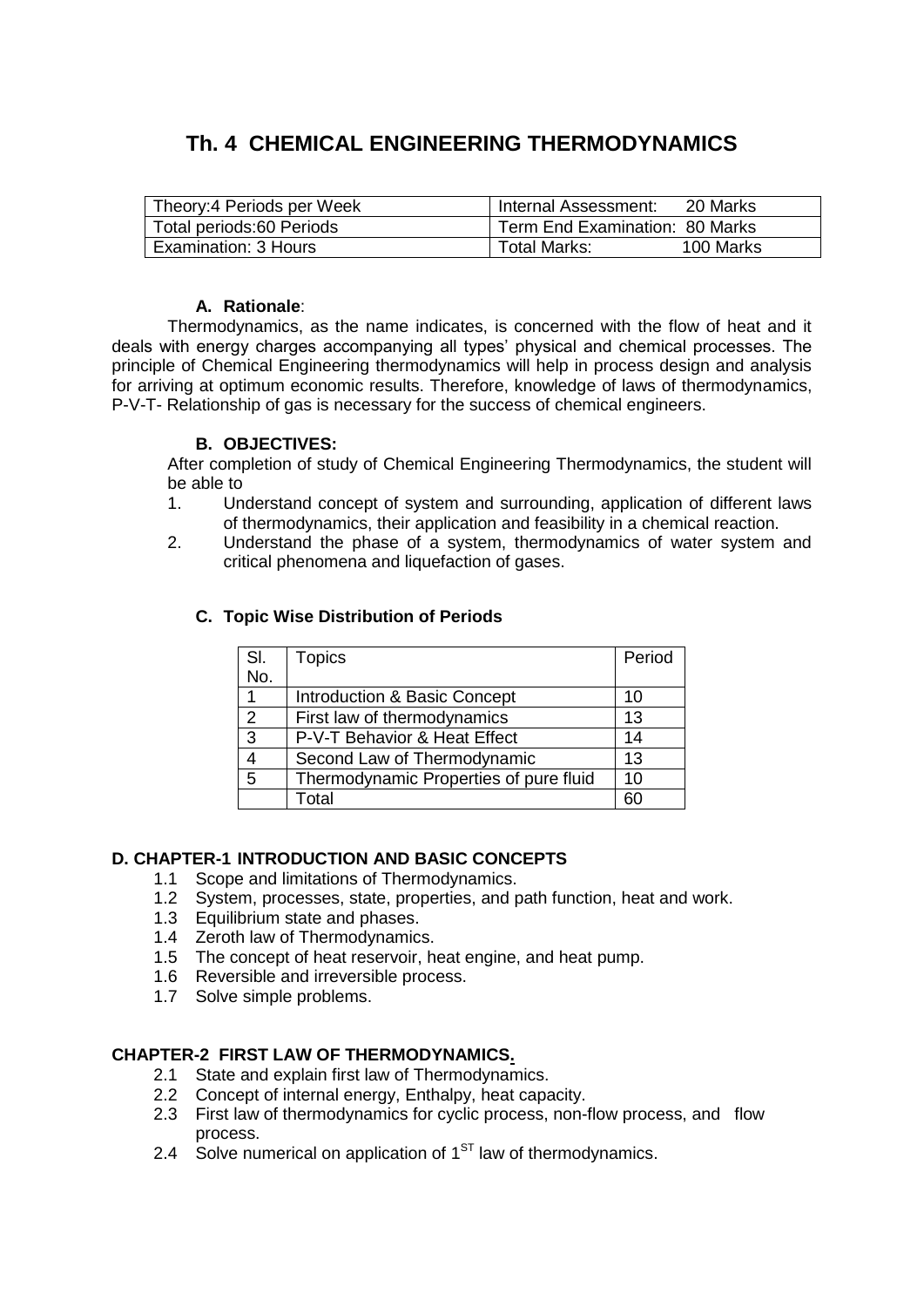#### **CHAPTER-3 P-V-T BEHAVIOUR AND HEAT EFFECT.**

- 3.1. P-V-T behavior of pure fluid.
- 3.2 Equation of state and ideal gas.
- 3.3. Constant volume process, constant pressure process, constant temperature process, adiabatic process, polytrophic process for ideal gases.

#### **CHAPTER-4 SECOND & THIRD LAW OF THERMODYNAMICS AND APPLICATION.**

- 4.1. State and explain second law of thermodynamics.
- 4.2. Concept of entropy.
- 4.3. Calculate change of entropy for various conditions.
- 4.4. Third law of Thermodynamics.

#### **CHAPTER-5 THERMODYNAMIC PROPERTIES OF PURE FLUIDS.**

- 5.1. Classify thermodynamic properties.
- 5.2. Work function and Gibb's free energy and Gibb's phase rule.
- 5.3. Various relationships among thermodynamic properties maxwell equation, clapeyron equation, entropy-heat capacity relation, differential equation for entropy, effect of temperature, pressure and volume on U,H and S, relationship between  $C_p$  and  $C_v$ .
- 5.4. Gibb's-Helmhaltz equation.
- 5.5. Fugacity co-efficient, effect of temperature and pressure on fugacity, fugacity of pure gases, solids and liquids.
- 5.6. Concept of activity, Effect of pressure and temperature on activity.
- 5.7 Concept of Refrigeration and liquefaction process.

Syllabus Coverage up to I.A Chapter 1,2,3

|    | <b>E. Book Recommended</b> |                                   |                         |  |  |
|----|----------------------------|-----------------------------------|-------------------------|--|--|
| Sr | Name of Author             | Title of Book                     | Name of Publisher       |  |  |
| no |                            |                                   |                         |  |  |
|    | Smith and Van ness         | Introduction to chemical          | <b>Tata Mc Grawhill</b> |  |  |
|    |                            | <b>Engineering Thermodynamics</b> |                         |  |  |
| 2  | K V Narayanan              | A text book of chemical           | PHI                     |  |  |
|    |                            | engineering Thermodynamics        |                         |  |  |
| 3  | Sandler                    | <b>Chemical Engineering</b>       | John Wiley              |  |  |
|    |                            | Thermodynamics                    |                         |  |  |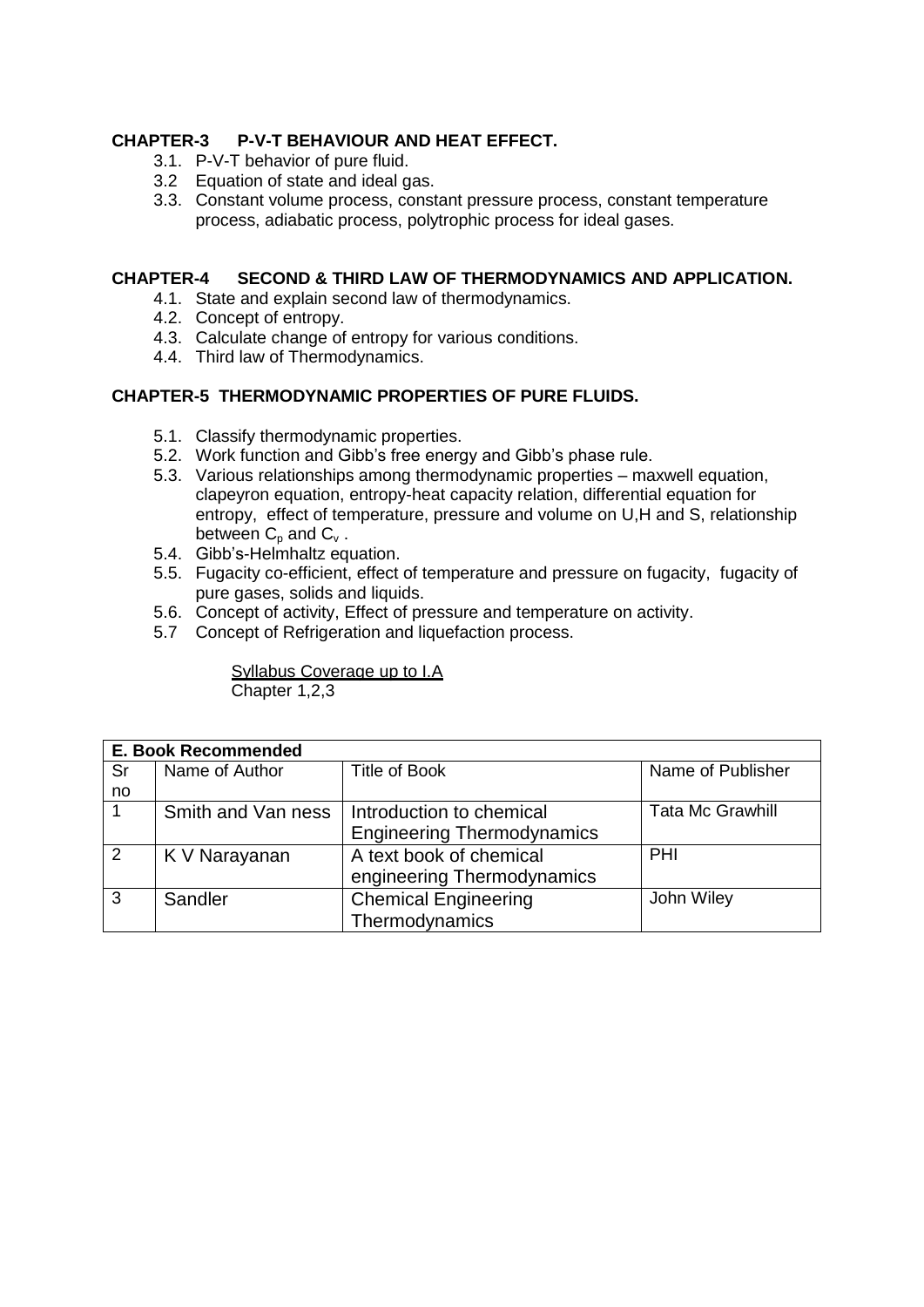## **Th.5 Instrumentation & Chemical Analysis**

| Theory: 4 Periods per Week | Internal Assessment:           | 20 Marks  |  |
|----------------------------|--------------------------------|-----------|--|
| Total periods:60 Periods   | Term End Examination: 80 Marks |           |  |
| Examination: 3 Hours       | Total Marks:                   | 100 Marks |  |

#### **(Common to Chemical Engineering, Biotechnology & Food Technology)**

#### **A. Rationale:**

Number of control equipment and measuring devices are used in the operation of chemical engineering unit operation equipment to control of process variable, these variables like temperature, pressure, level, viscosity, density, refractive index etc. affect the processing equipment and ultimately affect the product quality. It is necessary to study the principle of operation of process variables measuring devices, so that they may be used either on-line or off line for this purpose.

#### B. **Objectives :**

After completion of study of Instrumentation and Process Control the student will be able to :

- 1. Understand working principle, construction, repair and maintenance of measuring instrument and their used to control chemical engineering unit operations and processes.
- 2. Operate modern analytical instruments for measuring process parameters

| SL.            | Topic                   | Periods |
|----------------|-------------------------|---------|
| No.            |                         |         |
| 1              | Instrument              | 05      |
| $\overline{2}$ | Measurement             | 10      |
| 3              | pH measurement          | 05      |
| 4              | Temperature measurement | 10      |
| 5              | Pressure measurement    | 10      |
| 6              | Automatic control       | 20      |
|                | <b>Total</b>            | 60      |

#### **TOPIC WISE DISTRIBUTION OF PERIODS**

#### **Chapter 1.0 INSTRUMENT**

- 1.1 Instruments and its importance
- 1.2 Standards of measurement
- 1.3 Functional elements of instruments
- 1.4 Performance characteristics of an instrument

#### **Chapter 2.0 MEASUREMENTS OF CHARACTERISTICS**

- 2.1 Measurement of viscosity by Red Wood Viscometer, Falling Sphere Viscometer, Continuous Viscometer
- 2.2 Principle and uses of spectrophotometer
- 2.3 Principle and uses of polarimeter
- 2.4 Measurement of refractive index by Refractometer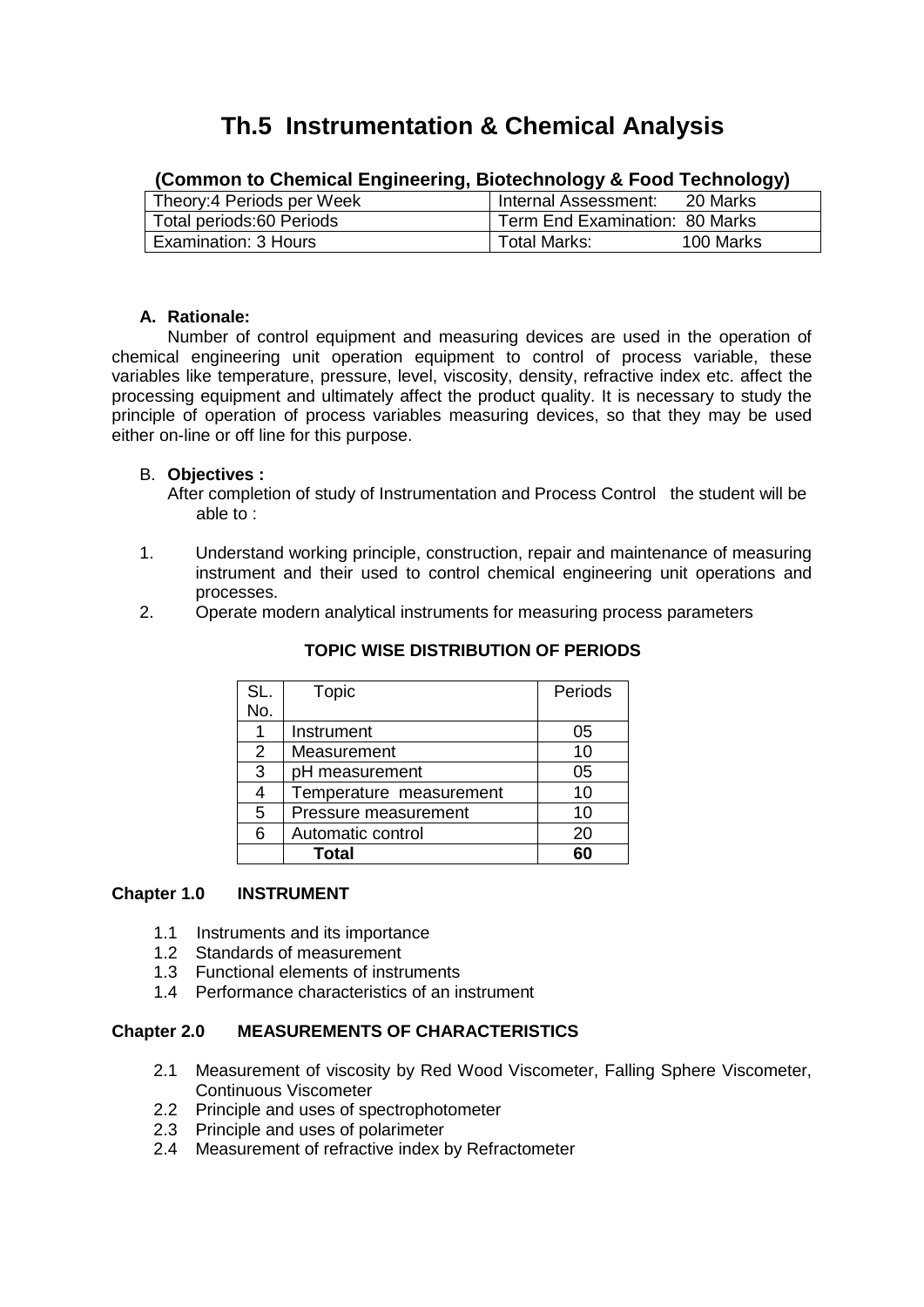#### **Chapter 3.0 pH & CONDUCTIVITY MEASUREMENT**

- 3.1 Measurement of pH
- 3.2 Measurement of electrical conductivity

#### **Chapter 4.0 TEMPERATURE MEASURMENT**

- 4.1 Different temperature scales.
- 4.2 Different methods of temperature measurement.
- 4.3 Temperature measurement by liquid in glass thermometer
- 4.4 Describe temperature measurement on electrical phenomena like thermocouple, resistance thermometer, optical pyrometer, radiation pyrometer.

#### **Chapter 5.0 PRESSURE MEASUREMENT**

- 5.1 Different types of pressure
- 5.2 Different methods of measurement of pressure.
- 5.3 Pressure measurement by Bourdon tube, Bellows
- 5.4 Maintenance and repair of pressure measuring instruments.

#### **Chapter 6.0 AUTOMATIC CONTROL**

- 6.1 Automatic control system and explain the application with example.
- 6.2 Elementary idea about transfer functions for a first order system and time constant.
- 6.3 Block diagram and components of Process Control system
- 6.4 Types of process control system, advantages and disadvantages
- 6.3 Elementary idea about different types of automatic controllers.
- 6.4 Principle of PLC, computer Aided measurement and control

#### **Syllabus Coverage up to I.A**

Chapter 1,2,3,4

|    | E. Book Recommended |                                        |                         |  |
|----|---------------------|----------------------------------------|-------------------------|--|
| Sr | Name of Author      | <b>Title of Book</b>                   | Name of Publisher       |  |
| no |                     |                                        |                         |  |
|    | D.P. Eckman         | Industrial Instrumentation             | <b>CBS Publication</b>  |  |
| 2  | S.K. Singh          | Industrial Instrumentation and control | <b>Tata Mc Grawhill</b> |  |
| 3  | A.K. Srivastava     | Instrumental Approach to Chemical      | S Chand                 |  |
|    |                     | Analysis                               |                         |  |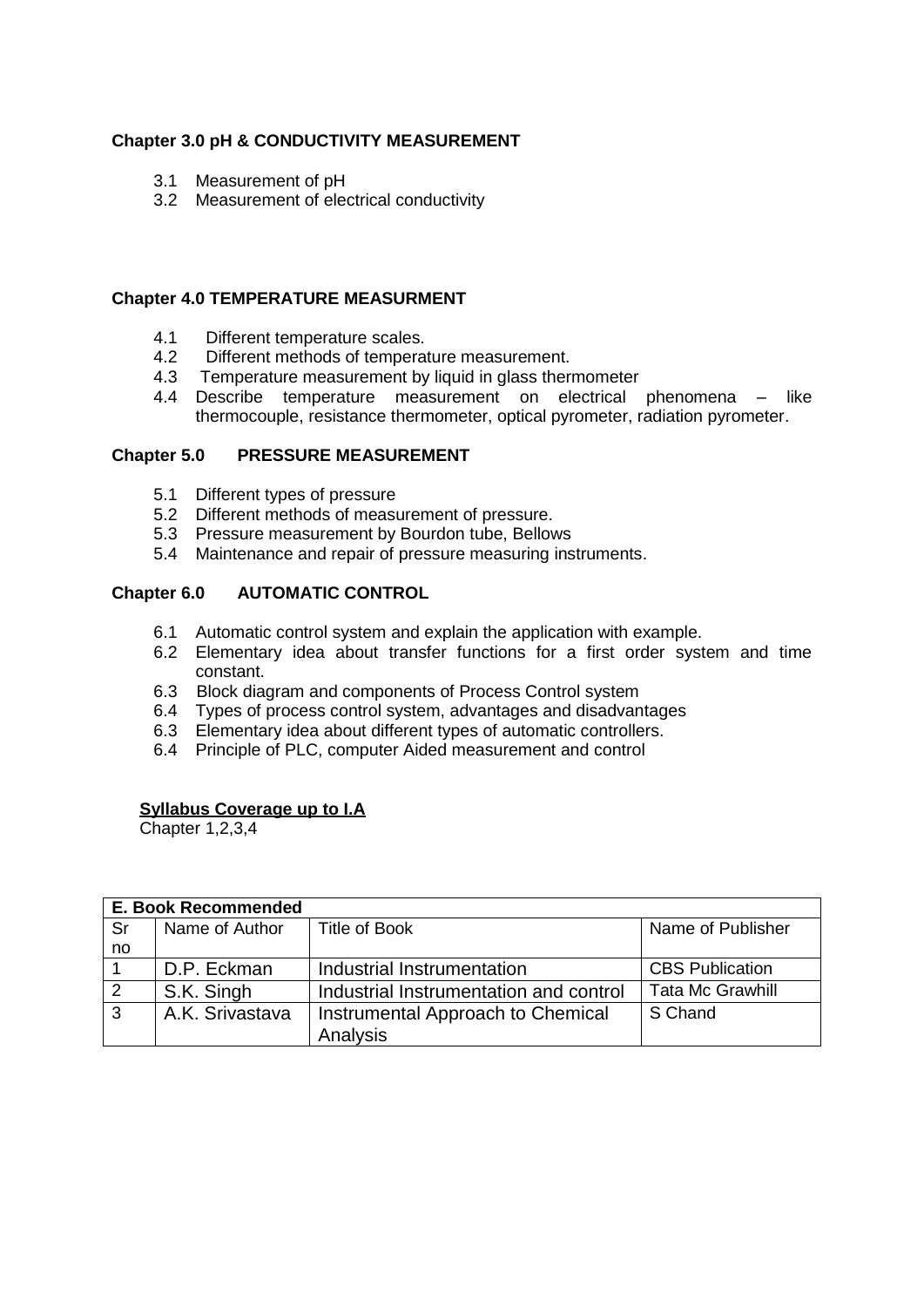### **Pr.1 INSTRUMENTATION LABORATORY**

### **Common to Chemical, Biotechnology & Food Technology**

| Practical:6 Periods per Week | Sessional:                             | 50 marks  |
|------------------------------|----------------------------------------|-----------|
| Total periods:90 Periods     | <b>Practical Examination: 50 marks</b> |           |
| Examination: 3 Hours         | Total Marks:                           | 100 Marks |

#### **A. Rationale:**

An instrument is a device that measures or manipulates process physical variables such as flow, temperature, level, or pressure etc. Instrumentation is the basic process control in industry. In industrial control a wide number of variables temperature, flow, level, pressure, and distance can be sensed simultaneously. Structure of Industrial Instrumentation in Real Time Applications includes for measuring, regulating physical quantities such as flow, level, pressure, temperature and so on. Output instrumentation includes control devices such as valves, regulators, circuit breakers and relays.

Students will gain skill to handle, measure and care of different instruments used in the process industry.

#### B. **Objectives :**

After completion of study of Instrumentation and Process Control the student will be able to :

- 1. Understand working principle, construction, repair and maintenance of pH Meter, Polari meter, Refracto meter, Viscometer used in industry
- 2. Understand the principle of measuring instruments.

| SL.            | Experiment                                                                                                                                                                               |
|----------------|------------------------------------------------------------------------------------------------------------------------------------------------------------------------------------------|
| No.            |                                                                                                                                                                                          |
| $\mathbf{1}$   | Separation of Iron using solvent extraction technique                                                                                                                                    |
| $\overline{2}$ | Determine pH and conductivity of a given solution by pH-meter                                                                                                                            |
| 3              | Determine the concentration of sugar in sugar solution by<br>Polarimeter                                                                                                                 |
| 4              | Determine the refractive index of different liquids by Abbe's<br>Refractometer                                                                                                           |
| 5              | To determine a) Maximum wavelength of a solution of cobalt<br>chloride b) Verify Beer's Law and apply it to find the concentration<br>of the given unknown solution by Spectrophotometer |
| 6              | To verify Beer's law of solution of $KMnO_4$ and $K_2Cr_2O_7$ using<br>calorimeter                                                                                                       |
| $\overline{7}$ | Demonstrate different types of pressure gauges and temperature<br>measuring devices                                                                                                      |
| 8              | Determine the viscosity of an Oil by Red Wood Viscometer at<br>different temperature and plotting a graph between viscosity and<br>temperature                                           |
| 9              | Calibration of a thermocouple                                                                                                                                                            |
| 10             | Demonstrate function of digital multi-meter                                                                                                                                              |

#### **List of EXPERIMENTs**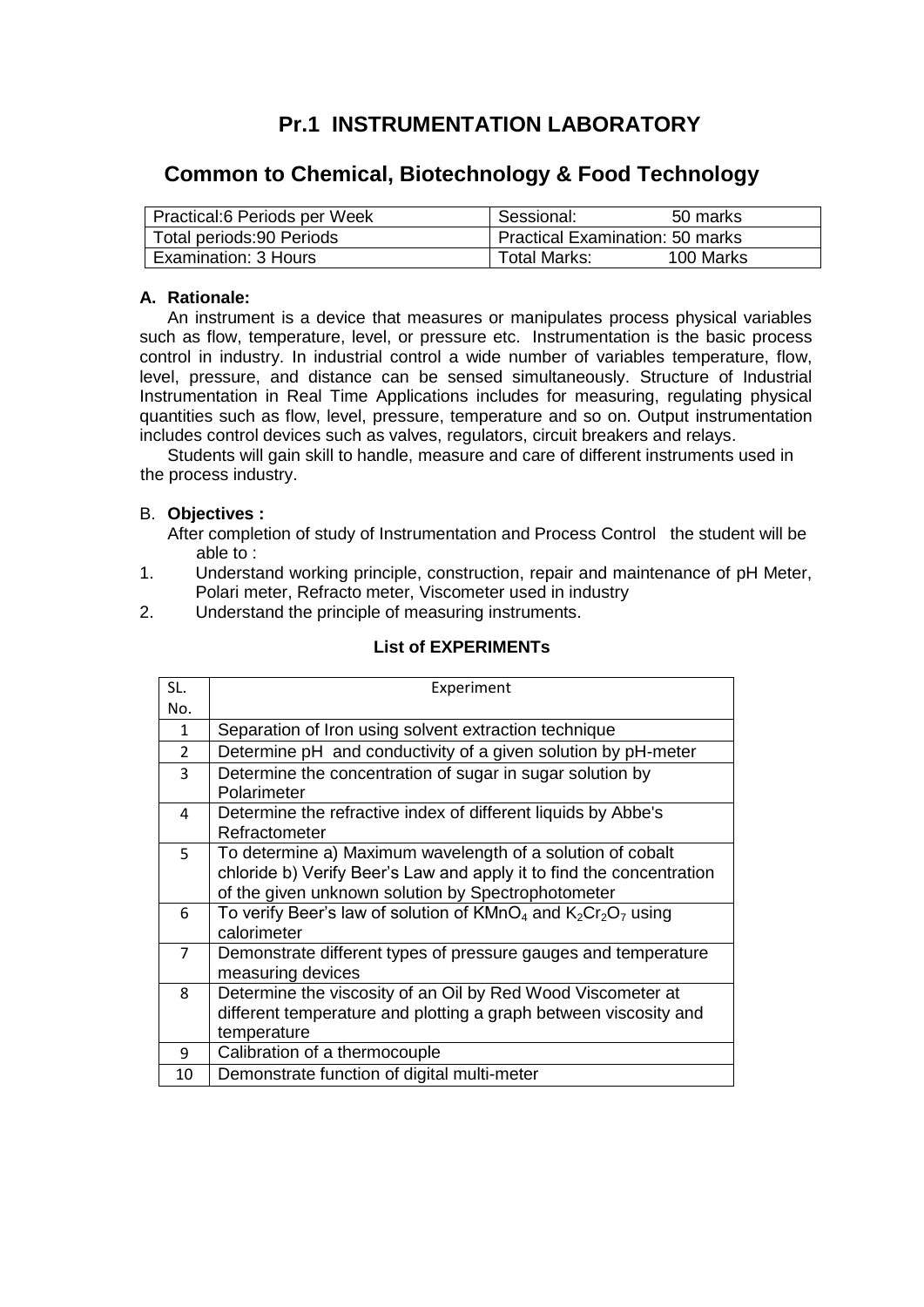### **Pr.2 MASS TRANSFER-2 LABORATORY**

| Practical:6 Periods per Week | Sessional:                             | 50 marks  |
|------------------------------|----------------------------------------|-----------|
| Total periods:90 Periods     | <b>Practical Examination: 50 marks</b> |           |
| Examination: 3 Hours         | Total Marks:                           | 100 Marks |

#### **A. Rationale:**

Mass transfer is one of the basic tenets of chemical engineering, and contains many practical concepts that are utilized in countless industrial applications..

Students will learn the principle of mass transfer operation through practically using Laboratory equipments used in the process industry.

#### B. **Objectives :**

After completion of Practical of Mass transfer-2, the student will be able to :

- 1. Understand working, construction and operation of Cooling Tower, Driers, Crystallisers used in industry
- 2. Understand the principle of mass transfer used in the Process industry **List of Experiments**

| SL.                     | Experiment                                                    |
|-------------------------|---------------------------------------------------------------|
| No.                     |                                                               |
| 1                       | A) Demonstrate operation of a Cooling Tower                   |
|                         | B) To determine humidity, humid volume, humid                 |
|                         | heat, percentage of humidity by psychometric method.          |
| $\overline{2}$          | Demonstrate operation of the wetted wall column<br>A)         |
|                         | Determine Psychometric parameter of outlet air<br>B)          |
| 3                       | A) Demonstrate operation of a tray dryer (Vacuum /            |
|                         | Atmospheric type)                                             |
|                         | B) Plot the rate of drying curve for a given sample of wet    |
|                         | solid                                                         |
| $\overline{\mathbf{4}}$ | Demonstrate operation of a Fluidized bed dryer                |
| 5                       | Demonstrate operation of an open pan crystallizer<br>A)       |
|                         | Find the yield of crystal from a given solution<br>B)         |
| 6                       | A) Demonstrate operation of Swanson Walker Crystallizer       |
|                         | Determine the efficiency of equipment<br>B)                   |
| $\overline{7}$          | A) Demonstrate operation of liquid-liquid extractor           |
|                         | Separate a solution into its component by using liquid-<br>B) |
|                         | liquid extraction method                                      |
|                         | C) Demonstrate operation of a solid-liquid extractor          |
| 8                       | Demonstrate operation of spray tower                          |
| 9                       | To determine the partition coefficient of lodine between      |
|                         | water and carbon tetrachloride                                |
| 10                      | To determine the solubility of a given salt at room           |
|                         | temperature and also draw its solubility curve                |
|                         | Total                                                         |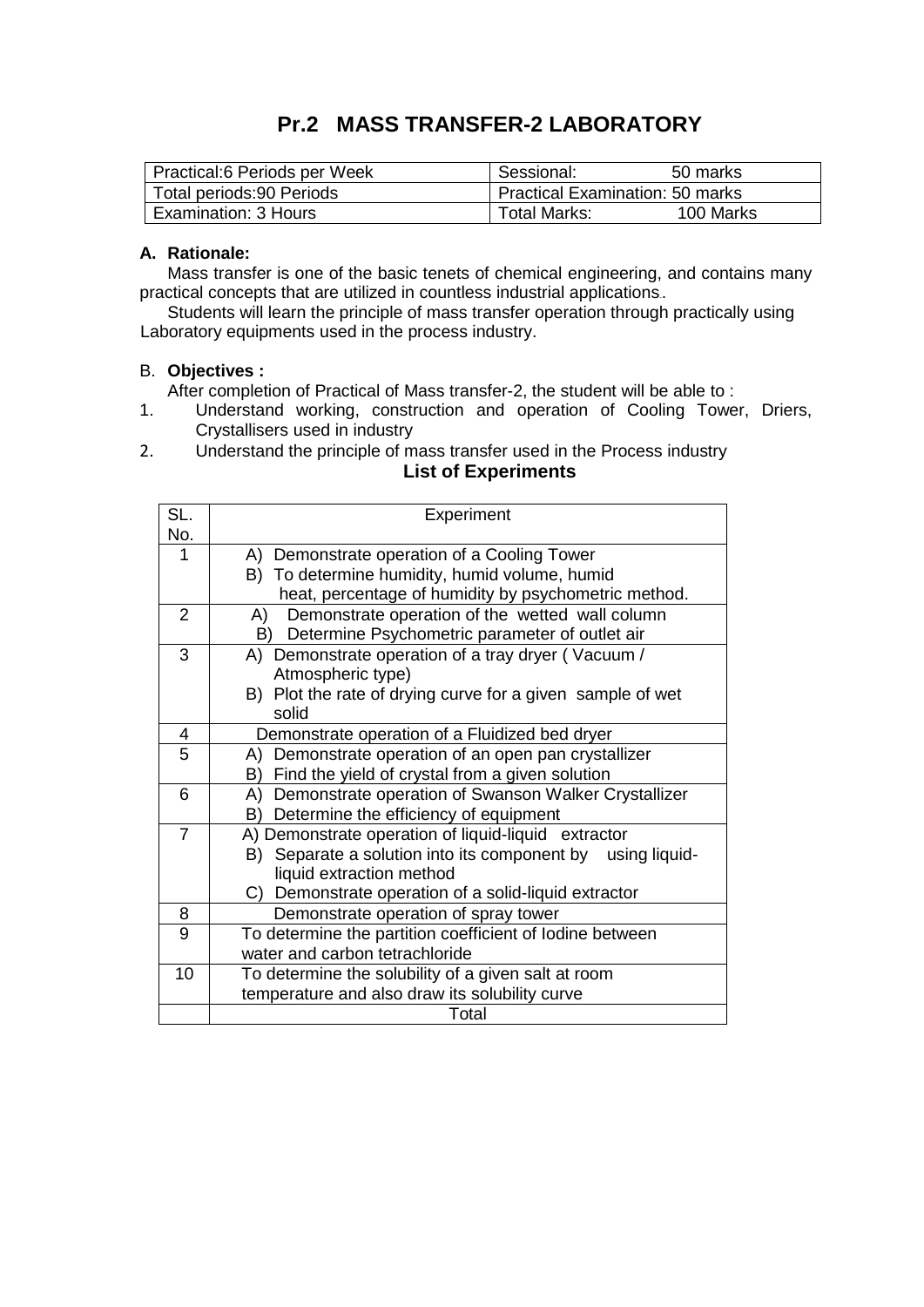# **Pr 3. PROJECT WORK (Phase-I)**

| Name of the Course: Diploma in Chemical Engg. |           |                        |                 |
|-----------------------------------------------|-----------|------------------------|-----------------|
| Course code:                                  |           | Semester               | 5 <sup>th</sup> |
| <b>Total Period:</b>                          | 60        | Examination:           |                 |
| Theory periods:                               | 4P / week | <b>Sessional Marks</b> | 50              |
|                                               |           | <b>TOTAL Marks</b>     | 50              |

#### **RATIONALE**

Students' Project Work aims at developing innovative skills in the students whereby they apply the knowledge and skills gained through the course covered in many subjects and Labs, by undertaking a project. The prime emphasis of the project work is to understand and apply the basic knowledge of the principles of Chemical Engineering and practices in real life situations, so as to participate and manage a Chemical Engg. Project in future.

*Entire Project shall spread over 5<sup>th</sup> and 6<sup>th</sup> Semester. Part of the Project covered in 5<sup>th</sup>* Semester shall be named as *Project Phase-I* and balance portion to be covered in 6<sup>th</sup> Semester shall be named as *Project Phase-II*.

#### **OBJECTIVES**

After undergoing the Project Work, the student will be able to:

- Implement the theoretical and practical knowledge and skills gained through various subjects/courses into an application suitable for a real practical working environment, preferably in an industrial environment.
- Develop software packages or applications and implement these for the actual needs of the community/industry.
- Identify and contrast gap between the technological knowledge acquired through curriculum and the actual industrial need and to compensate it by acquiring additional knowledge as required.
- Carry out cooperative learning through synchronous guided discussions within the class in key areas, asynchronous document sharing and discussions, as well as prepare collaborative edition of the final project report.
- To achieve real life experience in software/hardware design.
- To develop the skill of writing Project Report

#### **General Guidelines**

The individual students have different aptitudes and strengths and also areas of interest. Project work, therefore, should match the strengths and interest of the students. For this purpose, students should be asked to identify the type of project work, they would like to execute. The activity of problem identification should begin well in advance (right from beginning of  $5<sup>th</sup>$  semester). Students should be allotted a problem of interest to him/her as a project work. It is also essential that the faculty of the respective department may have a brainstorming session to identify suitable project assignments for their students. The project assignment can be individual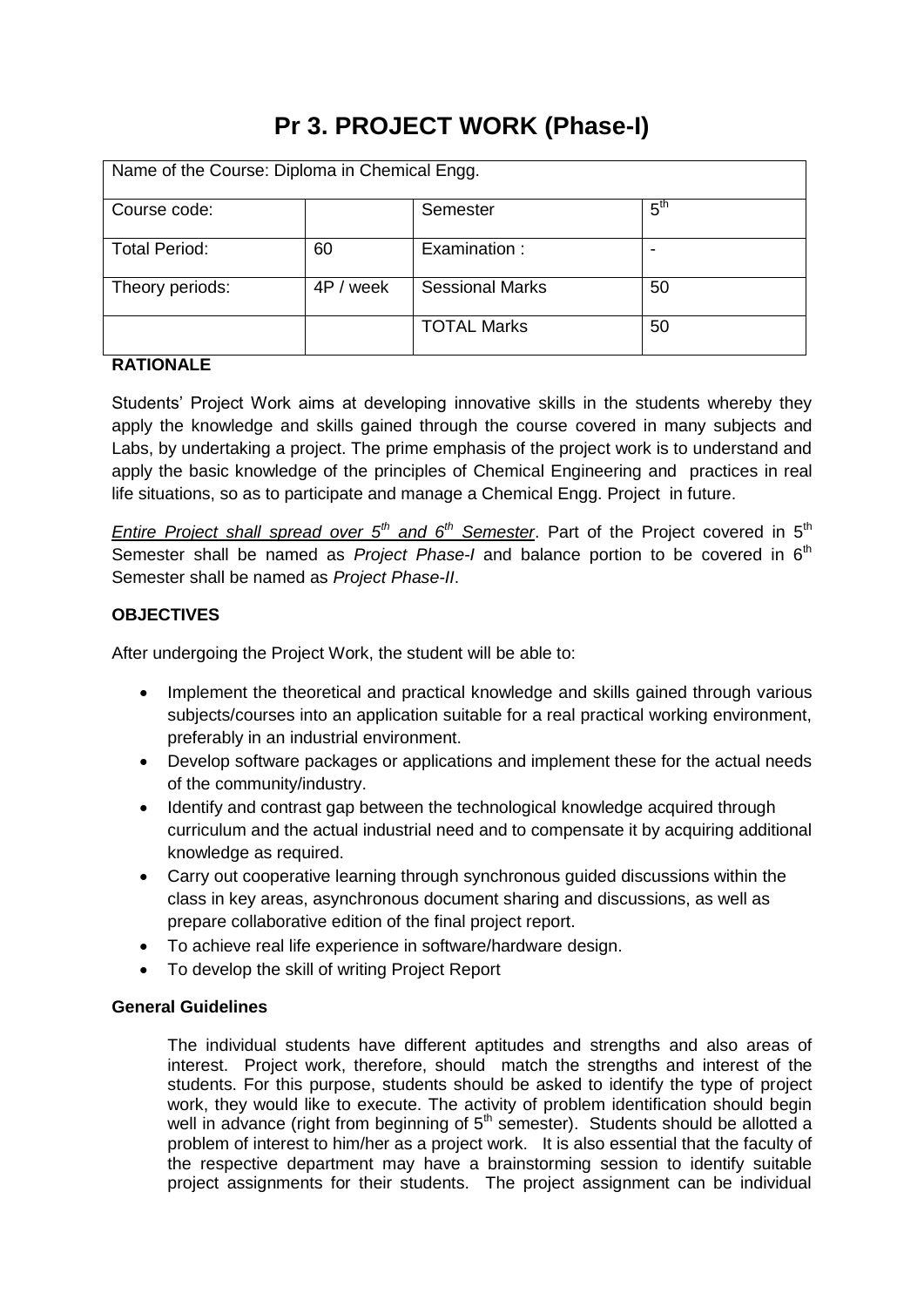assignment or a group assignment. Preferably there should not be more than 5 students, if the project work is given to a group. The project work identified in collaboration with industry should be preferred.

Following are the broad suggestive areas of project work

- $\checkmark$  Processes based Project: Manufacture of product.
- $\checkmark$  Equipment based Project: Detailed design and fabrication of the equipment for a given capacity.
- $\checkmark$  Experimental based Project: Experimental investigation of basic or applied research problem.
- $\checkmark$  Industrial Problems: Any problem or project directly related to existing plants for modification of process or equipment or regarding pollution control and energy conservation under the guidance of a staff member and /or staff members and submit a typed report in duplicate.
- $\checkmark$  Research Oriented: Any application/renovation/modification of a latest technology

A suggestive criterion for assessing student performance by the external (preferably person from industry) and internal (teacher) examiner is given in table below:

| SI. No. | <b>Performance Criteria</b>              |
|---------|------------------------------------------|
|         |                                          |
| 1.      | Selection of project assignment          |
| 2.      | Planning and execution of considerations |
| 3.      | Quality of performance                   |
| 4.      | Providing solution of the problems or    |
|         | production of final product              |
| 5.      | Sense of responsibility                  |
| 6.      | Self expression/communication/           |
|         | <b>Presentation skills</b>               |
| 7.      | Interpersonal skills/human relations     |
| 8.      | <b>Report writing skills</b>             |
| 9       | Viva voce                                |

The teachers are free to evolve other criteria of assessment, depending upon the type of project work.

It is proposed that the institute may organize an annual exhibition of the project work done by the students and invite leading Industrial organisations to such an exhibition.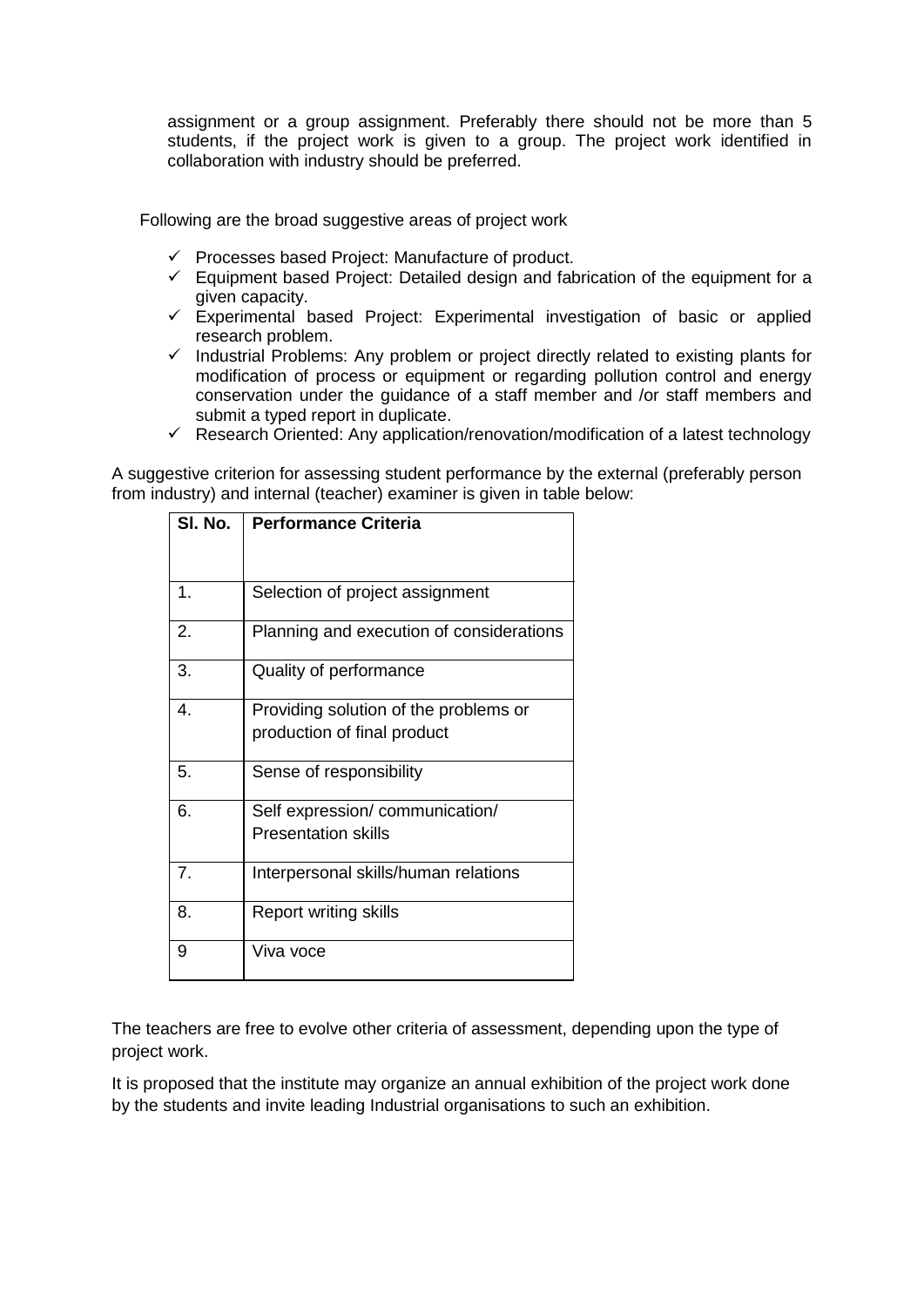#### **Project Phase-I and Phase-II**

The Project work duration shall cover 2 semesters( $5<sup>th</sup>$  and  $6<sup>th</sup>$  sem). The Grouping of students, selection of Project, assignment of Project Guide to the Group shall be done in the beginning of  $5<sup>th</sup>$  sem under Project Phase-I. The students may be allowed to study literature, any existing system and then define the Problem/objective of the Project. Preliminary work including Design of the system have to be complete in Phase-I. Project Milestones are to be set so that progress can be tracked . In Phase-II Work execution, Simulation, Testing, Documentation have to be complete. Project Report have to be prepared and complete in Phase-II. All Project reports should be organized uniformly in proper order, irrespective of group. Teacher Guides can make suitable alteration in the components of Task and schedule.

At the end of Project Phase-I in  $5<sup>th</sup>$  semester there shall be one presentation by each group to mark to progress and also to judge whether the Project is moving in right direction as per the objective of the Project.